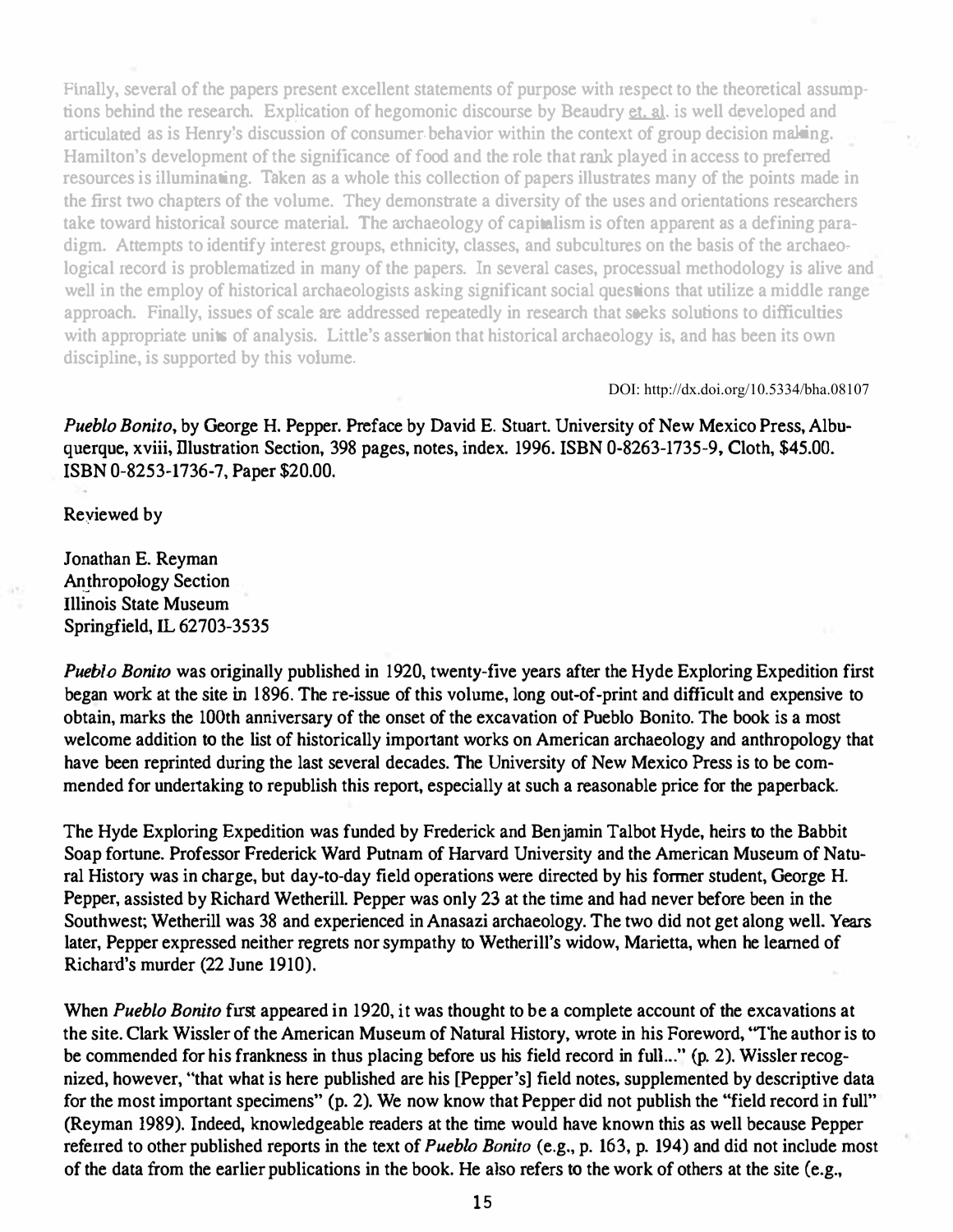Warren K. Moorehead (p. 216) but did not include their material. Nevertheless, Pueblo Bonito remains one of the most important site reports published for any southwestern site.

Pepper was a relatively careful excavator for the period, though this is not always evident in his publications. He excavated in stratigraphic units in at least some of the rooms (e.g.,

32-33, the so-called "Burial Rooms" which contained 14 skeletons and thousands of artifacts, including some of the most spectacular turquoise and wood objects recovered from Pueblo Bonito). This stratigraphic work is only alluded to in his earlier publication (Pepper 1909), and is not mentioned at all in *Pueblo Bo*nito. His stratigraphic work pre-dated by about 20 years the work done by Nelson at sites in the Galisteo Basin (New Mexico) and by Kidder at Pecos Pueblo (Reyman 1989:45-48). Pepper's stratigraphic work, however. was not as consistent, systematic, or precise as that of Nelson and Kidder. Pepper made precise counts of the artifacts recovered, room features, and even raw materials, and he provided measurements for the excavated rooms. These data are presented in the text and in tables at the end of the volume (pp. 352- 373). These data, and the later data from excavations by Neil Judd (1954, 1964), form the basis for much of our knowledge about Pueblo Bonito and Chaco Canyon and have provided the empirical information the decades of research and the numerous studies that have resulted from it. In fact. research based on the work of the Hyde Exploring Expedition and Judd's later National Geographic Society Expedition is still ongoing and will continue for decades to come. For example, both those who view Chacoan culnue history as significantly affected by Mesoamerican-Anasazi interaction. and those who view it as a largely indigenous development, use the empirical data from Pueblo Bonito (and Judd's reports) to bolster their arguments. Thus, Pueblo Bonito is one of the seminal works - a touchstone - in Anasazi archaeology and the archaeology of the American Southwest.

Given the importance of Pueblo Bonito for Chacoan, Anasazi, and southwestern archaeology, the last especially from the standpoint of the archaeological history of the region, it is somewhat surprising (at least to me) that David Stuart was chosen to write the Preface to the re-issued volume. By his own admission (p. v), he had never before read the volume in its entirety (and there is no reference to it in *Prehistoric New* Mexico: Background for Survey [Stuart and Gauthier 1981]). Nor, to the best of my knowledge, has Stuart done much, if any. archaeological fieldwork at Chaco. Thus. although Stuart discusses the shoncomings of Pueblo Bonito and what Pepper did not do, he is ill-prepared to discuss the importance of the book (some aspects of which are discussed above). especially from an historical perspective. except to note that the approximately 70,000 items shipped to the American Museum of Natural History "... remain the largest single. coherent. 'provenience' collection of Anasazi artifacts available for research" (p. viii). This last statement is not entirely accurate. The bulk of the materials excavated by Pepper are at the AMNH. but significant portions of the collection are dispersed among several museums, e.g., the former Heye Foundation - Museum of the American Indian (most of it now in storage), the National Museum of the American Indian, the Peabody Museum at Harvard, and the Field Museum of Natural History, among others. Furthermore, given the fact that Pepper's work continues to provide primary data for archaeological research, Stuart is dead wrong when he writes (p. viii), "In short. as a scientific document the reissue of Pepper's field notes is not particularly important." Indeed. his statement is contradicted by the sentence that follows it "What is important about this book is that it is the first and best primary record of Pueblo Bonito. .." (p. viii). Stuart's subsequent comments on p. ix also contradict his assessment about its lack of scientific importance.

The re-issue of Pueblo Bonito also contains a short essay by Stuart, "The Chaco Anasazi Era." It is reprinted from his 1985 book, Glimpses of the Ancient Southwest, a work intended for popular audiences. It provides a brief overview of Anasazi culture history. Inasmuch as the audience for Pueblo Bonito is largely a professional one, a more comprehensive synopsis would have been preferable.

Finally, I have a small complaint about the final production of the book. The original volume had color plates for several of the more spectacular objects such as the painted board from Room 32. The re-issue has